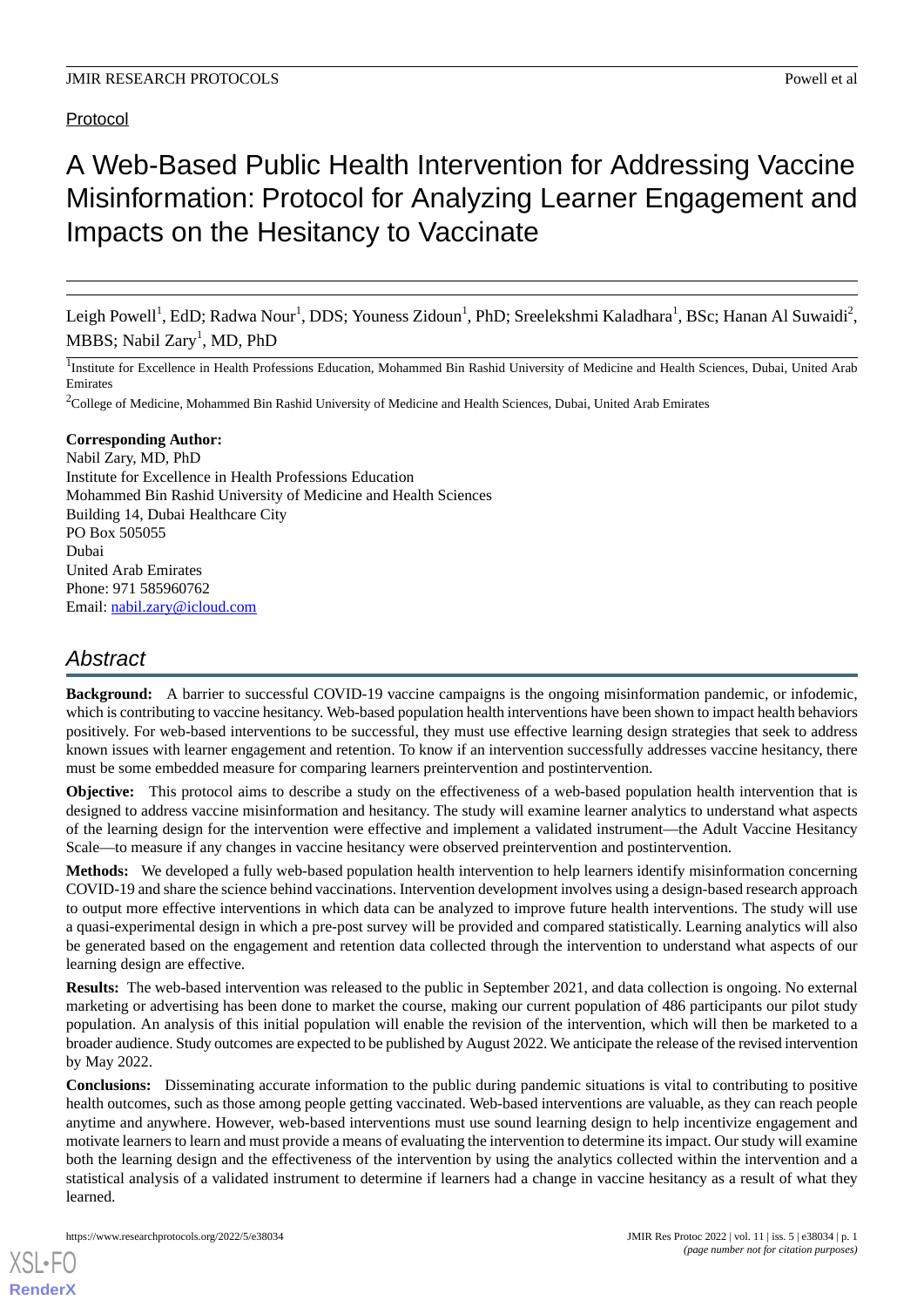**International Registered Report Identifier (IRRID):** DERR1-10.2196/38034

*(JMIR Res Protoc 2022;11(5):e38034)* doi: [10.2196/38034](http://dx.doi.org/10.2196/38034)

#### **KEYWORDS**

public health; population health; education; gamification; COVID-19; vaccination; misinformation; infodemic; vaccine hesitancy; web-based health; web-based intervention; learning design; dissemination

## *Introduction*

#### **Background**

In 2020, the world began to face the challenges of COVID-19. As the year shifted to 2021, a new hope emerged in the form of a vaccine, and with that came concerns from the public over the role that vaccines play in public health and the safety of vaccines, leading to the emergence of an infodemic of misinformation on the internet and social media [\[1](#page-7-0)]. Recent studies have suggested that social media platforms act as a medium for health misinformation to spread more easily than scientific knowledge [[2](#page-7-1)[,3](#page-7-2)]. The definition of *health misinformation* is "a health-related claim that is based on anecdotal evidence, false, or misleading owing to the lack of existing scientific knowledge" [\[4](#page-7-3),[5\]](#page-7-4). *Health misinformation* is a term that considers false information that does not aim at harming others but has had an apparent role in the recent pandemic. These concerns and others have contributed to a phenomenon known as *vaccine hesitancy*, which is defined as a "delay in acceptance or refusal of vaccination despite the availability of vaccination services" [\[6](#page-7-5)]. Health communication has been shown to play an essential role in combating behaviors related to vaccine hesitancy [[6](#page-7-5)[,7](#page-7-6)]. When health communication is poor, it can undermine individuals' confidence in a vaccine, leading to vaccine hesitancy. Effective health communication strategies are proactive and ensure the accuracy and reliability of information by using means that are easily accessible to the public. Factors that influence the success of health communication strategies include providing mechanisms through which individuals can receive information, communicate their needs, connect with others, and mobilize community engagement [[6\]](#page-7-5). One way of using health communication is through public health education interventions. Public health education interventions successfully raise awareness about public health concerns and change behaviors and perspectives toward various diseases [[8\]](#page-7-7). For example, education interventions have played a vital role in the prevention and control of communicable diseases, such as SARS (severe acute respiratory syndrome) [[9\]](#page-7-8) and MERS (Middle East respiratory syndrome) [[10\]](#page-7-9), by aiding in improving learner anxiety, depression, and fear [\[9](#page-7-8)]. It stands to reason that public health education may also positively impact vaccine hesitancy related to COVID-19 vaccines.

Health education interventions aim to improve the access to and delivery of information to address social determinants of health and empower behavior change [[11\]](#page-7-10). There are many different approaches to developing interventions, including individual methods, group methods, and mass media methods [[12\]](#page-7-11). Each of these methods has its own benefits that aid its effectiveness and its own barriers [\[13](#page-7-12)]. Web-based health

education interventions are useful in reaching a broad audience, as they can overcome physical barriers, enabling education to be accessible anywhere and anytime. However, web-based interventions come with their challenges. As demonstrated by research in massive open online courses (MOOCs), completion rates for web-based interventions vary greatly, and such interventions tend to have high attrition rates [[14\]](#page-7-13). A lack of learner motivation and a lack of interactivity have been reported as contributing factors [[15\]](#page-7-14). Paying attention to the design of learning is a way of engaging and motivating learners to achieve learning objectives [\[14](#page-7-13)]. Learning design is the process of designing education by giving thoughtful consideration to content and activities for describing, understanding, supporting, and guiding the practices and processes of learning [[16\]](#page-7-15). Given that enrollment in web-based interventions is only expected to rise, learning designs must implement effective strategies to promote learner engagement, motivation, and learning outcomes.

The Institute for Excellence in Health Professions Education (ieHPE) at the Mohammed Bin Rashid University of Medicine and Health Sciences (MBRU) has a history of implementing effective and successful web-based population health education interventions. For example, our *Community Immunity Ambassador* series, which was designed to engage the public in understanding, preventing, and coping with the COVID-19 pandemic, went viral, with over 1 million learners engaging with these initiatives. Over time, the ieHPE has systematized its way of designing and developing initiatives to incorporate strategies for educating learners and motivating and empowering them to share information with others. The ieHPE uses an iterative approach to design and develop interventions that involves using small, multidisciplinary teams consisting of educational experts, subject matter experts (SMEs), and digital content creators.

#### **Objective**

The objective of this protocol is to describe the development of a web-based educational intervention that is designed to address vaccine misinformation and the proposed analysis of data to understand if there was any impact on learners'hesitancy to vaccinate. The intervention will use a pre-post test design involving the use of a validated instrument called the *Adult Vaccine Hesitancy Scale* (aVHS) [[17\]](#page-7-16) to measure changes in vaccine hesitancy. Each learner will complete the aVHS at the beginning and end of the intervention. In addition, the analytics collected about how users interacted with the intervention will also be analyzed to understand how to make the intervention more effective.

Our research questions include the following:

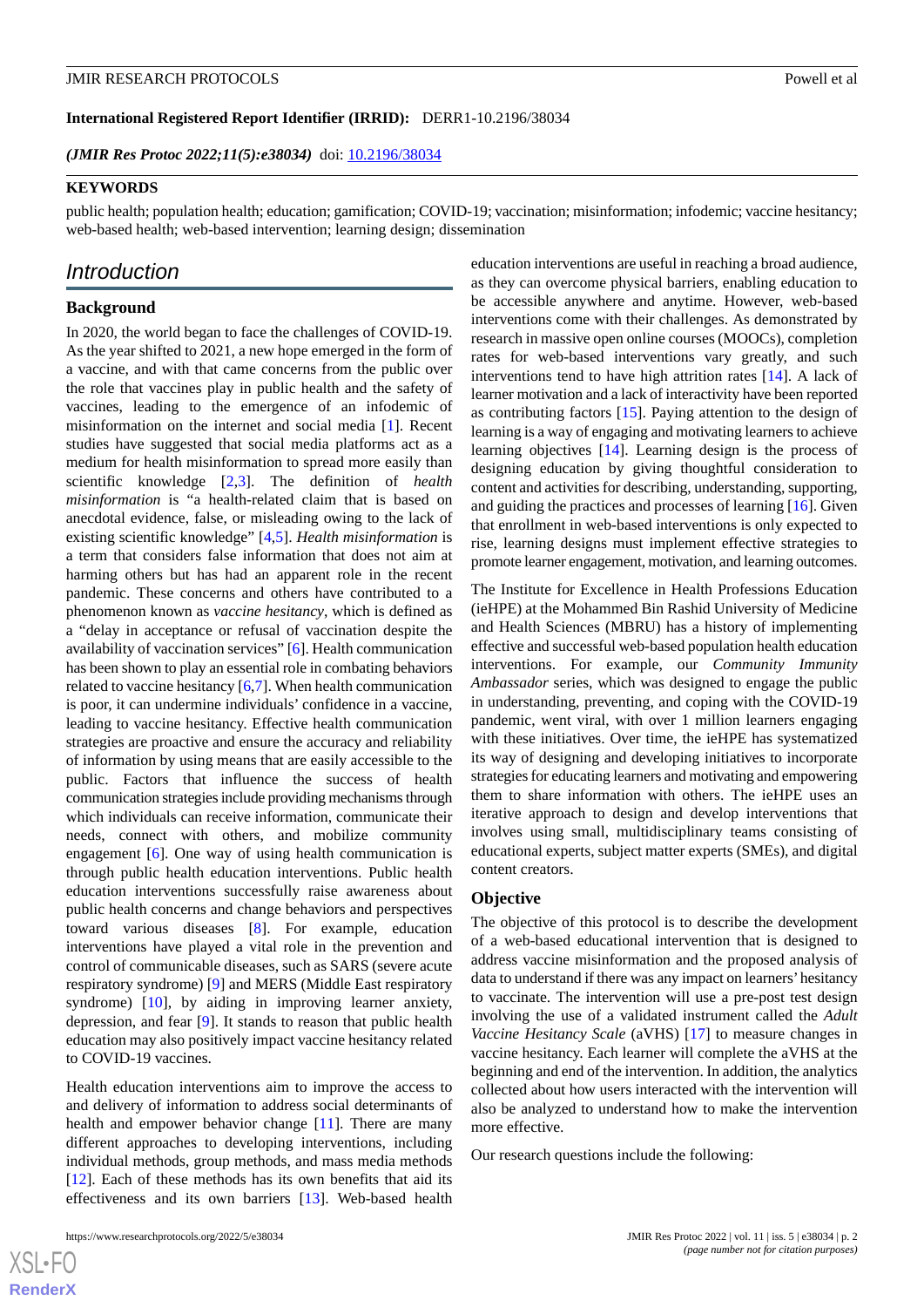- 1. What kinds of learner engagement did we observe in the course (ie, use patterns, levels of engagement, and completion rates)?
- 2. What changes are observed in a participant's vaccine hesitancy status as a result of the learning, as determined by a pre-post validated survey tool (aVHS)?
- 3. What kind of improvements or alterations are recommended to the course based on our observations?

# *Methods*

The methods for our study are described below in 2 parts. The first part describes the methodology behind the design and development of the web-based intervention, and the second part describes the aVHS instrument [[17\]](#page-7-16) and analysis of the data that we will collect.

## **Design and Development of the Web-Based Intervention**

Our web-based intervention is publicly available at no cost on our web-based course platform—MBRU Learn. The intervention was developed to educate learners about (1) how to mitigate becoming infected with SARS-CoV-2, (2) how to spot and prevent the sharing of misinformation and disinformation related to COVID-19 and vaccines, and (3) the science behind vaccinations and their impact on public health. The intervention uses learning design principles to motivate learners to complete the intervention and empower them to share their new knowledge and achievements. The Center for Learning and

<span id="page-2-0"></span>Figure 1. Design-based research process, as adapted from Fraefel [\[20\]](#page-7-19).

Teaching methodology for intervention design includes keeping initial project teams small and agile to allow for quicker turnaround times. Several prototypes were created iteratively among this small team, which were sent to a larger pool of SMEs and testers for review and feedback. The three core members of this project team consisted of an SME, an educational expert, and a digital content developer. In addition, our SME was a physician with expertise in public health and vaccination outreach.

The Center for Learning and Teaching strategy draws on principles from design-based research (DBR), in which successive iterations of design, analysis, implementation, and reflection are used to ensure the practical application and success of the intervention [\(Figure 1\)](#page-2-0) [\[18](#page-7-17)[,19](#page-7-18)]. DBR has been described as a practical approach to "bringing about transformation through the design and use of solutions to real problems" [[20\]](#page-7-19). The guiding principles of DBR include (1) inquiry into a problem of practice to generate usable knowledge to inform intervention and theory, (2) close collaboration between researchers and practitioners in the design and development of interventions (ie, new tools, instructional materials, etc), and (3) the use of iterative design cycles for the design and continuous improvement of interventions [\[18](#page-7-17),[20](#page-7-19)[,21](#page-7-20)]. Using DBR rather than an instructional design model, such as the Analyze, Design, Develop, Implement, and Evaluate approach [[22\]](#page-7-21) or the successive approximations model [\[23\]](#page-7-22), helps to better ensure that development and research stay closely linked, creating an opportunity to contribute to both theory and practice.



#### **Description of Phases**

The requirements phase consisted of a project meeting for discussing the intervention. Our requirements phase determined the learning objectives, audience, and platform for the intervention, as well as the time requirements for the intervention's release and the data we will analyze to determine if we are successful. The learning objectives are detailed as follows: at the end of the course, the learner should be able to (1) describe the negative impact that misinformation has on the pandemic, (2) evaluate information to avoid misinformation traps, (3) apply strategies to reduce the risk of contracting and spreading COVID-19, and (4) recognize the science behind vaccinations and how they work to protect public health.

The platform for dissemination will be the MBRU's public-facing, web-based platform, which is called *MBRU Learn*. The platform offers rapid course development services, simple registration and marketing methods, and the ability to collect various types of learner engagement and assessment information.

After the requirements phase, our team entered the design phase, in which we ideated on a theme for the course and the learning design strategies. We determined that we would use gamification strategies in both the learning design and the graphic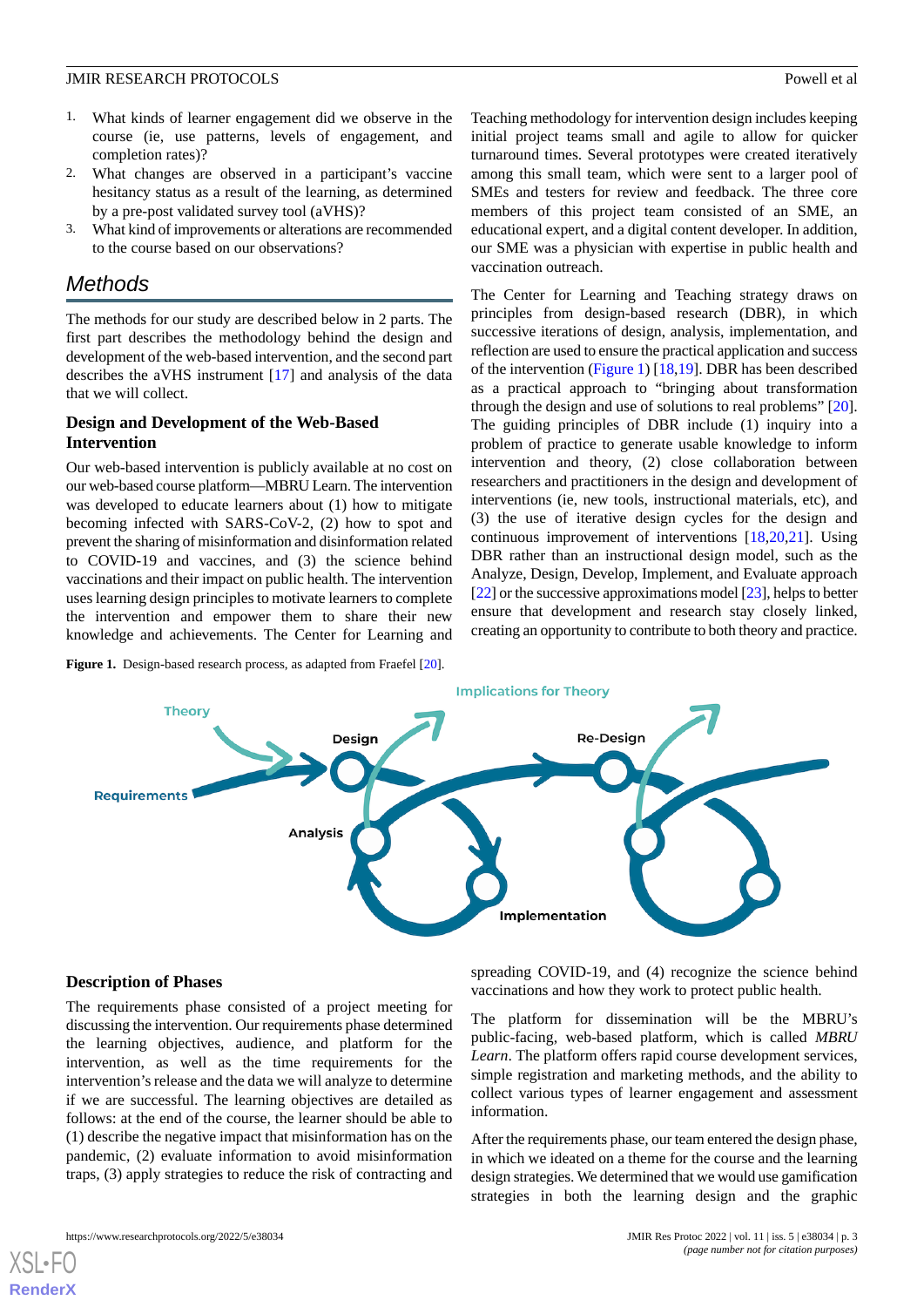development process. The gamification techniques in the intervention include using graphics and media to simulate a fun, video game–like experience [\(Figure 2](#page-3-0)) and using elements such as progress tracking through the collection of objects ([Figure](#page-3-1) [3\)](#page-3-1) and demonstrating growth by moving up in levels toward the final level, in which the learner slays the "big boss" ([Figure 4\)](#page-3-2). The intervention concludes with the awarding of a certificate and an invitation to a social media campaign, in which the learner can share achievements with others by using a unified hashtag.

<span id="page-3-0"></span>**Figure 2.** Screenshot from the educational intervention—participants' avatar in its final state.



Figure 3. Screenshot from the educational intervention—collection of objects.

<span id="page-3-1"></span>

**Figure 4.** Screenshot from the educational intervention—final "big boss" challenge.

<span id="page-3-2"></span>

We iterated through several storyboards and prototypes during the design phase, and each iteration grew in in terms of the complexity of the content and graphics until a fully developed beta intervention was achieved and sent to additional SMEs for feedback. Feedback from the SMEs was then incorporated into

the next iteration to reach the version that was implemented on MBRU Learn. The final, implemented version of the intervention consists of the following three chapters: (1) *Understanding and counteracting misinformation*, (2) *COVID-19 transmission and prevention*, and (3) *The science*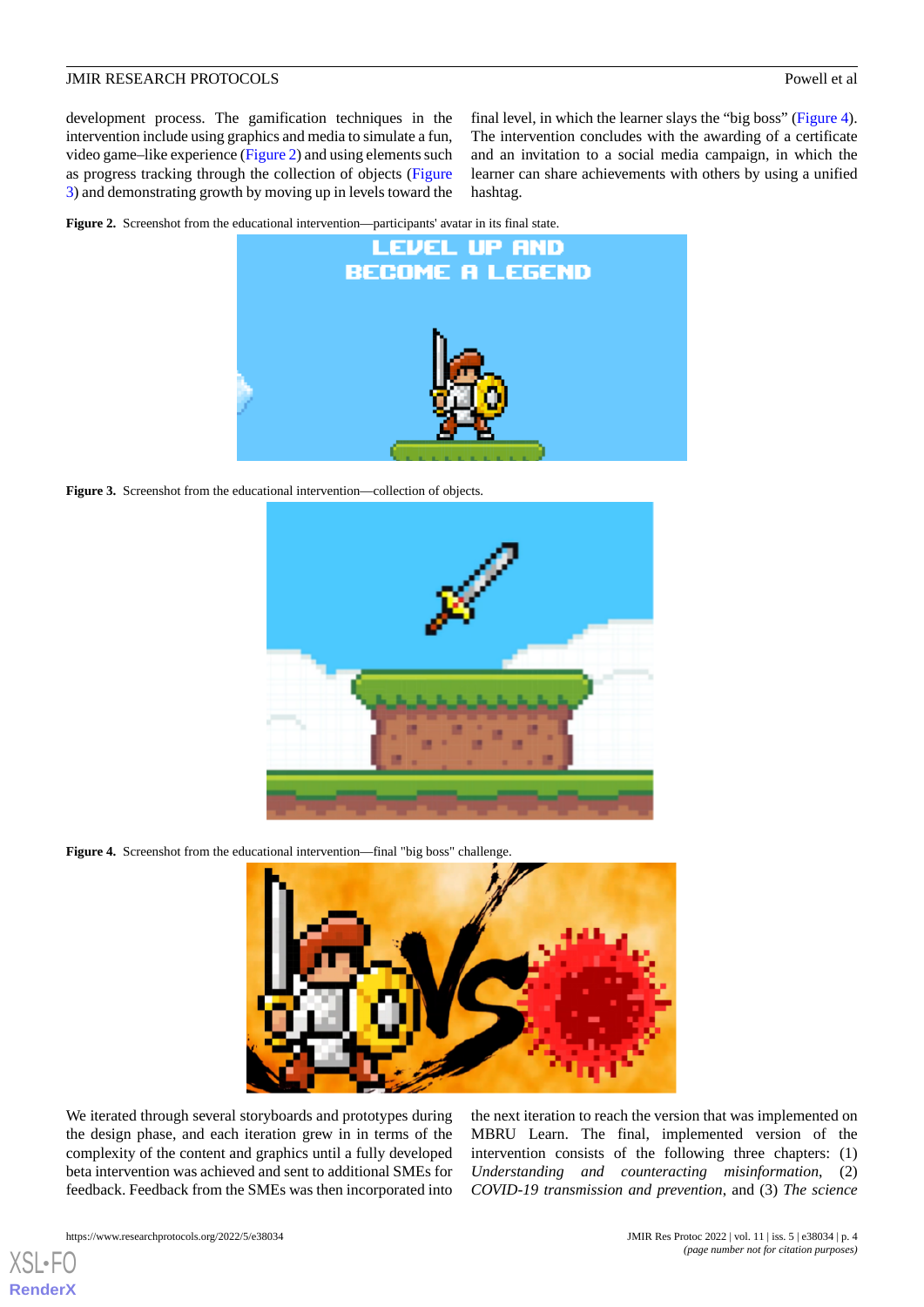*of vaccinations*. A combination of media is used in each chapter, including videos, motion graphics, audio, and text. A knowledge check is performed at the end of each chapter. Learners have unlimited attempts to pass the knowledge check and cannot proceed until a grade of 100% is achieved. Once the knowledge check is passed, the learners are presented with an animated video to acknowledge their avatar's new rank [\(Figure 5\)](#page-4-0).

As part of the implementation phase, we decided not to market or promote the intervention on the internet actively, limiting the number of participants and enabling us to pilot the intervention. The data collected from this first pilot population will be considered for the first iteration of the analysis phase, which will form the basis for answering the research questions described in this protocol.

<span id="page-4-0"></span>**Figure 5.** Screenshot from the educational intervention—ranks and equipment for each stage.



#### **Measuring Change in Vaccine Hesitancy**

Various scales have been developed to measure vaccine hesitancy among parents or health care workers [\[17](#page-7-16)]. The World Health Organization Strategic Advisory Group on Experts Working Group on Vaccine Hesitancy developed a 10-item Vaccine Hesitancy Scale that is widely used in different countries and settings [\[24](#page-8-0)]. The Vaccine Hesitancy Scale has been modified to the aVHS and has been adapted and validated in English and Chinese [[17\]](#page-7-16). The aVHS is a 10-item scale with a 5-point Likert scale ranging from "Strongly disagree" to "Strongly agree." The Likert scale items have scores ranging from 10 to 50, where 50 represents the highest degree of vaccine hesitancy, and 10 represents the lowest degree of vaccine hesitancy. Further, 7 items on the scale will be reverse coded, so that the highest scores reflect the highest degree of vaccine hesitancy [\[17](#page-7-16)]. A cutoff score of 24 will be used to dichotomize the outcomes into the "vaccine hesitant" and "not vaccine hesitant" categories. All scores and cutoffs will be adopted by following the methodology of the research team developing the scale [\[17](#page-7-16)].

## **Data Collection**

The study will use a quasi-experimental design (ie, a pre-post test using the aVHS) to understand if any changes have occurred in learners' hesitancy to vaccinate. The aVHS is embedded in the intervention, and it will be completed by the learner before and after the intervention, with results being stored on a secure server. In addition, analytics data are collected automatically by MBRU Learn, which records how learners engage with the intervention, including the amount of time they spent using the intervention.

All data will be collected within MBRU Learn, which is securely hosted locally at the MBRU. Therefore, only the research team will have access to the data. The data collection instruments will include the aVHS, and analytics of interactions with the intervention and sociodemographic data, including participants' age range, country of residence, gender, and vaccination status, will be collected. Participants will also be asked about how they heard about the course.

#### **Recruitment**

MBRU Learn is a web-based space that hosts all of our publicly available web-based interventions, enabling participants to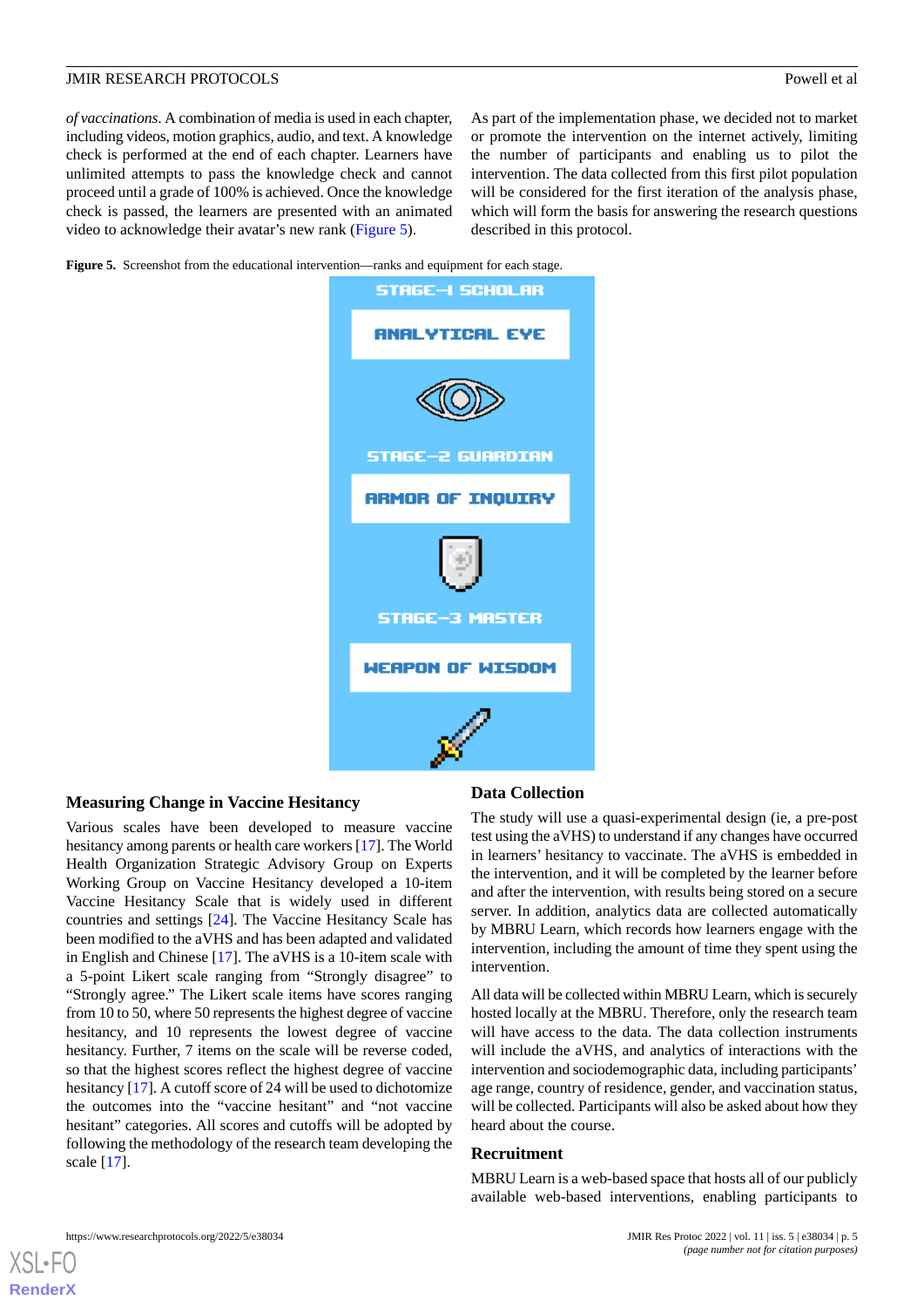locate and enroll in interventions quickly and free of charge. We will not actively recruit participants to the intervention for the study described in this protocol. As such, participants will include those who find the course by coming to the MBRU Learn platform either through previous experience with the platform or by word of mouth. After the revised intervention is released, we will actively market the course to the public through social media and email marketing.

#### **Ethics Approval**

The study was approved by the university's institutional review board in October 2021 (submission number: MBRU IRB-2021-68).

#### **Data Analysis**

#### *Sample Size*

An a priori sample size calculation was conducted by using G\*power (Universität Düsseldorf). A total sample size of 343 has a power of 95% (1 – β error probability) and an  $\alpha$  error probability of 5% for detecting an effect size of 0.2 (20%).

#### *Data Analysis Plan*

Our data analysis plan describes how we will answer the research questions related to how learners engage with the course and any vaccine hesitancy changes. Learner engagement will be quantitatively analyzed by using the analytics data collected in MBRU Learn. Our analysis will focus on learner engagement and retention analytics—the two most common measurements that are used to understand and improve web-based interventions [[25\]](#page-8-1). Learner engagement will be determined by analyzing analytics such as the time spent on lessons and activities, engagement with digital resources, the number of attempts for quizzes and assessments, the number of times content was viewed, and the amount of time spent overall on the intervention. Retention will be determined by understanding the overall completion rates. Recommendations for revisions to the course will be based on the analysis results. Next, we will use these analysis results and existing literature to make determinations about how the intervention can be made more effective, after which we will enter another iteration in the DBR process to output an improved intervention that will be heavily marketed on social media and to our existing database of over 1 million learners.

Impacts on vaccine hesitancy will be analyzed based on the pre-post aVHS test scores. Statistical analysis software will be used to analyze the data set, and a complete case analysis approach will be adopted. Data will be tested for normality visually, by using histograms, and statistically, by using the Shapiro-Wilk test. The significance level cutoff will be set at *P*<.05, and exact *P* values will be reported. Continuous variables will be further categorized after data visualization to avoid having groups with sparse data. Means, medians, IQRs, and SDs will be used to describe continuous variables. For categorical or nonnormally distributed variables, a Wilcoxon signed rank test will be used. Frequency distributions, percentages, and chi-square tests will be used to describe binary and categorical variables and identify any significant differences.

 $XS$  $\cdot$ FC **[RenderX](http://www.renderx.com/)** The correlation between vaccine hesitancy scores and the vaccination statuses reported by participants will also be explored. aVHS scores will be summed (range: 10-50), and hesitancy will be determined according to the tool's design (scores of 10-24 will be categorized as "not hesitant," and scores of 25-50 will be categorized as "hesitant"). The primary outcome results will be presented as proportions of vaccine-hesitant individuals with the corresponding 95% CIs. The vaccine hesitancy statuses will be stratified by participants' gender, age range, and country of residence. A pre-post comparison of the responses to the aVHS will be conducted by using a Wilcoxon signed rank test. ANOVA analyses and regression models will be constructed to evaluate the potential confounding effect that arises from variations in the sociodemographic factors of participants. The significance level cutoff will be set at *P*<.05, and exact *P* values will be reported.

# *Results*

The study described in this protocol is part of a larger research project titled "Addressing Vaccine Hesitancy through Targeted and Personalized Mobile Educational Interventions for Different Populations in the Eastern Mediterranean region." The university's institutional review board approved the study in October 2021 (submission number: MBRU IRB-2021-68). Data collection began in September 2021, and it is ongoing. This protocol describes the study, which will use data collected from September 2021 to January 2022, as outlined in our institutional review board approval. Once the analysis is complete and another round of DBR has been conducted, the improved intervention will be released, and promotion activities will commence to recruit participants. The study outcomes are expected to be published by August 2022. We anticipate the release of the revised intervention by May 2022. In addition, any work resulting from our study will be disseminated nationally and internationally through submission to academic journals and international conferences.

# *Discussion*

#### **Study Implications**

Population health education plays a crucial role in the prevention and control of diseases. Methods of population health education are varied and can consist of simple awareness campaigns, pamphlets, advice from health professionals, or web-based education interventions [[9\]](#page-7-8). The factors to consider when designing health education to address pandemics include addressing the fear and stigma that members of the public might feel [\[26](#page-8-2)], which can contribute to dangerous behaviors, such as denying infection and delaying health care uptake [[9\]](#page-7-8). The World Health Organization developed guidelines to address the issue of social stigma, and one of the main components is "spreading the facts," which explains that stigma is enhanced with insufficient knowledge about a disease's mode of transmission, treatment, and prevention. This could be rectified via the collection and dissemination of sound and accurate information [[27\]](#page-8-3). It was found that anxiety levels significantly decreased after adequate health education [[9\]](#page-7-8) and awareness improved. Hence, the learning design of our intervention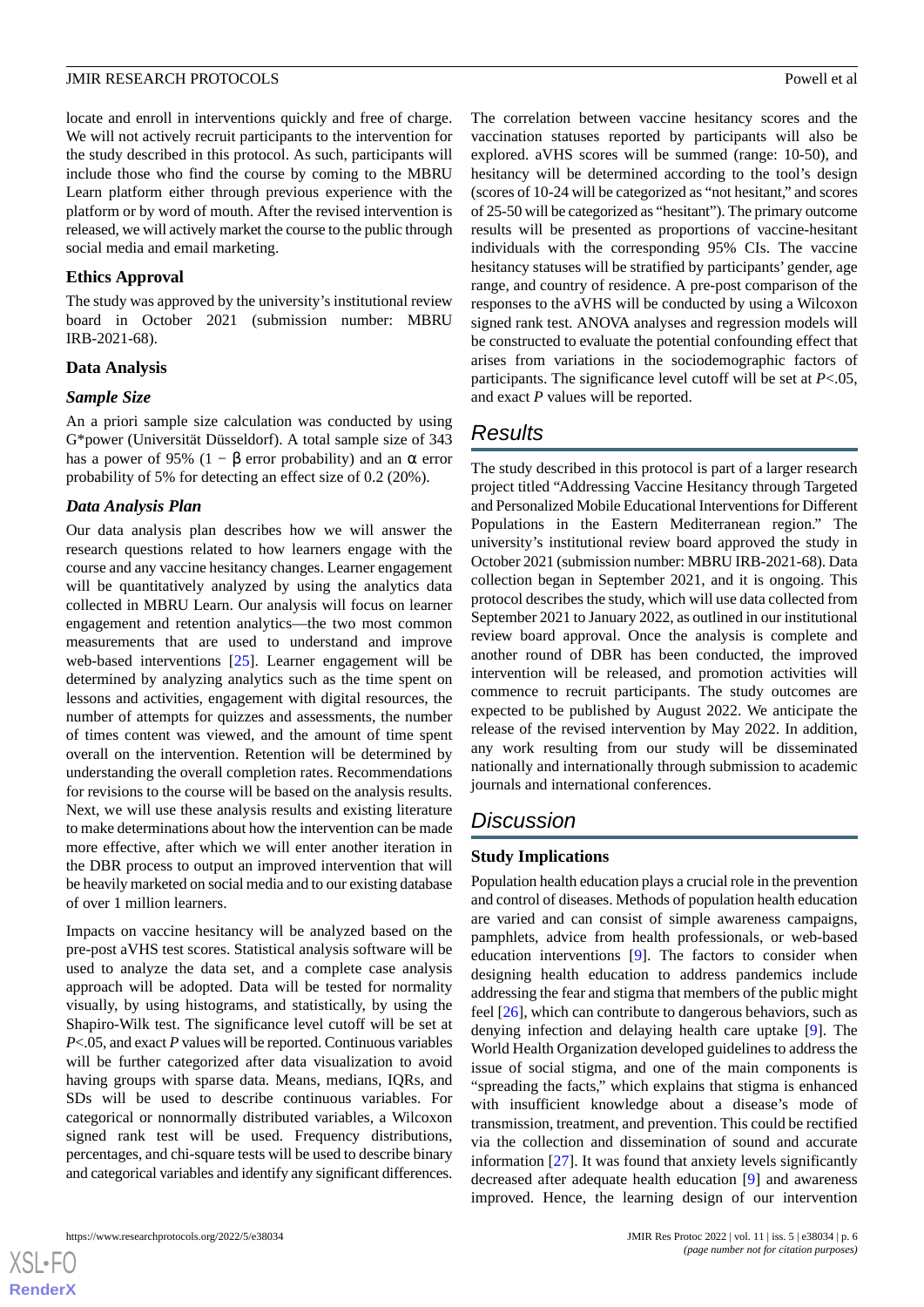includes digital literacy skills for identifying misinformation and wellness techniques that can help address issues of anxiety related to COVID-19 and vaccines. Our health education intervention aims at improving knowledge and perceptions and empowering individuals by increasing self-efficacy among the general population. The web-based course is publicly available, and it will be continuously improved and updated to address areas of concern regarding COVID-19. It serves as a reliable resource for individuals who have questions and concerns that need to be addressed in a creative and interactive way.

As discussed previously, for web-based interventions to succeed in changing behaviors, considerations of learning design and motivation strategies must be undertaken. However, due to the limitations within our platform and a lack of available resources, we cannot use typical learning and motivation strategies, such as establishing a social presence on discussion forums or through group work, to motivate learners to finish our courses [\[28](#page-8-4),[29\]](#page-8-5). Hence, in our learning design, we use strategies such as reflection, which helps connect learners to their prior experiences and establish relevance; use the provision of immediate feedback on knowledge checks to support competence; create an engaging experience through variations in learning activities and digital content; and use gamification principles, such as a progression strategy, whereby the intervention is told through a story in which the learner is the hero [\[14](#page-7-13),[30,](#page-8-6)[31](#page-8-7)].

In their systematic review of papers on using gamification for MOOCs, de Freitas and da Silva [[25\]](#page-8-1) found that studies that used gamification principles reported greater participation from learners, as reflected by the time spent on MOOC platforms, the number of learners completing end-of-course evaluations, and the number of tasks and lessons completed [[25\]](#page-8-1). Gamification in education involves applying game design elements to improve learner engagement and motivation [[32\]](#page-8-8). Gamification is commonly linked with self-determination theory, which looks at the concept of motivation, focusing on individuals' intrinsic (internal) and extrinsic (external) motivation [[33\]](#page-8-9). The characteristics of intrinsic motivation include curiosity and interest in learning new things [\[34](#page-8-10)]. It has been recommended that interventions that use gamification strategies be carefully designed to balance considerations for intrinsic and extrinsic motivation [[34,](#page-8-10)[35\]](#page-8-11). Given that our educational intervention is entirely voluntary and is not part of a formal curriculum, it can be safely assumed that our learners are intrinsically motivated. As such, our educational intervention uses extrinsic motivation techniques to stimulate our learners toward completing the entirety of the intervention and sharing their accomplishments via social media.

#### **Limitations**

The limitations in the study are related to the current intervention and the dissemination of the intervention thus far. The current intervention is only available in English, limiting our participant population. The intervention also only exists on the internet, limiting our participant population to those with digital literacy and internet access. Additionally, no personal or sociodemographic data will be collected from the participants until the end of the course, limiting these data to those from participants who achieve 100% completion. We have also chosen not to publicly disseminate the course, limiting the participants to those who are likely already followers of other community health courses in MBRU Learn or those who advocate for our courses already. This can skew the completion statistics, as these participants may be highly motivated to participate in the intervention. However, analytic observations of highly motivated participants are valuable measures, as they may help us identify larger errors more easily in our design. Despite this population limitation, we believe that its impact on our understanding of learner engagement will be limited and that the analysis of vaccine hesitancy status via the aVHS will not experience the same bias. Current and subsequent iterations of the intervention will only be available on MBRU Learn, which might only reach a limited demographic. However, our future direction is to use Google ads to promote the intervention to a larger population. The absence of an adequate control group is also another limitation in the study's ability to assess the impact of the intervention on vaccine hesitancy, which will otherwise be measured via a pre-post scale. Adopting a pre-post survey (quasi-experimental design) is very common, especially in studies on educational interventions. The assumption is that the impact of the knowledge gained will be identified based on the changes in the test scores. One of the known limitations of this design is the use of a pretest, which potentially informs participants about the matter of interest and allows them to score better on a posttest rather than acquire adequate general knowledge on the subject of interest [[36\]](#page-8-12). This has been controlled for in our study by blinding the participants to the scores of the scale and the interpretation of those scores. Also, participants act as their own controls in the study design. This controls for other potential confounding factors.

#### **Conclusions**

Our study will explore the use of a web-based educational intervention that is designed to address vaccine misinformation and observe any changes in learners' hesitancy to vaccinate. The results of the study will contribute to using evidence-based practices to better understand how to develop public health interventions that contribute to positive health behavior changes, such as the willingness to vaccinate and the identification of public health misinformation. Any work resulting from this project will be disseminated nationally and internationally through submission to academic journals and international conferences.

#### **Acknowledgments**

This work was supported in part by the Al Jalila Foundation and funded by a Pfizer Independent Medical Education Grant (agreement number: 67504787).

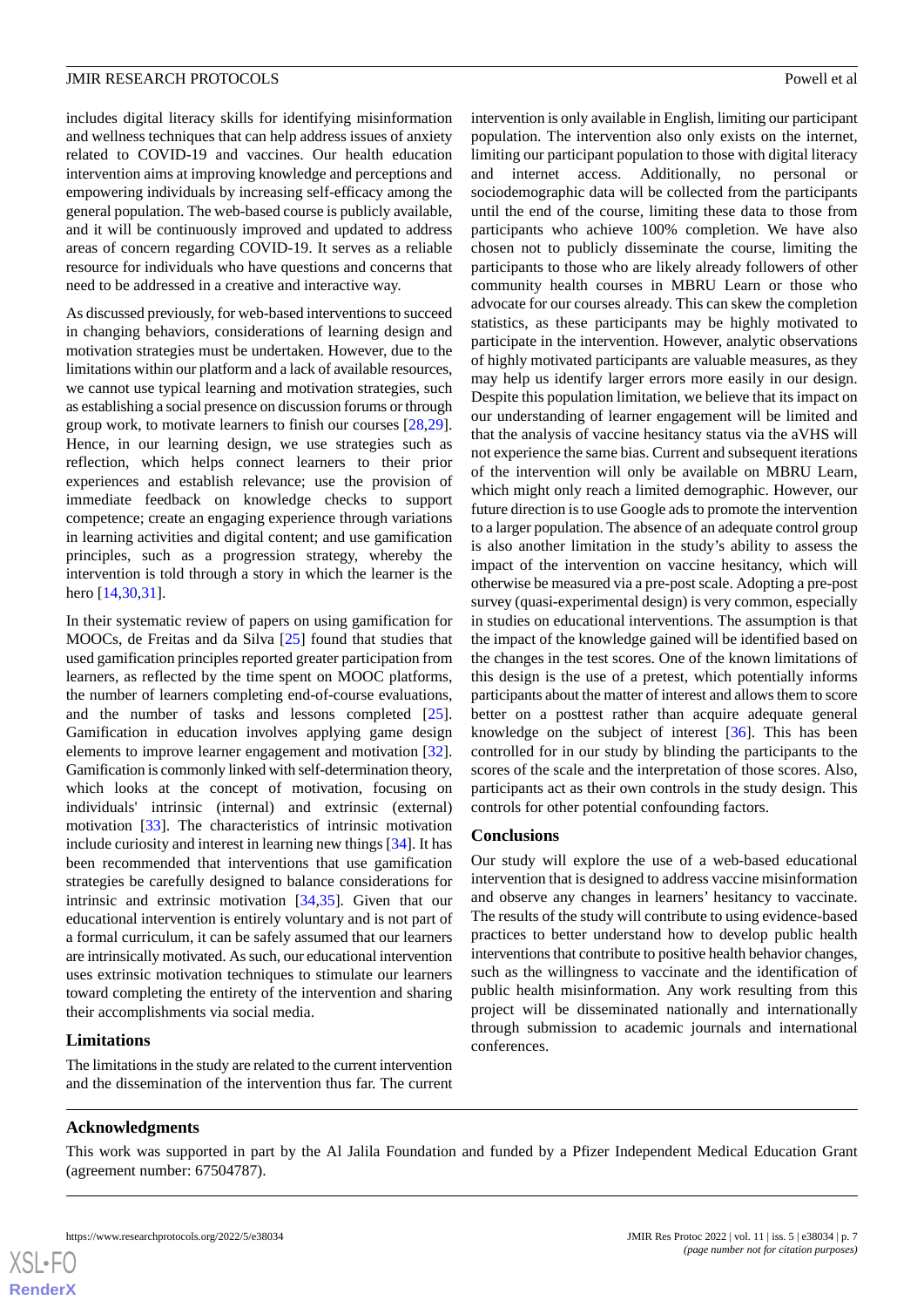# **Conflicts of Interest**

None declared.

## <span id="page-7-0"></span>**References**

- <span id="page-7-1"></span>1. Lawhorne L, Swedlund S. The infodemic within the pandemic. J Am Med Dir Assoc 2021 Mar;22(3):517-518. [doi: [10.1016/j.jamda.2020.12.044](http://dx.doi.org/10.1016/j.jamda.2020.12.044)] [Medline: [33516673\]](http://www.ncbi.nlm.nih.gov/entrez/query.fcgi?cmd=Retrieve&db=PubMed&list_uids=33516673&dopt=Abstract)
- <span id="page-7-2"></span>2. Vosoughi S, Roy D, Aral S. The spread of true and false news online. Science 2018 Mar 09;359(6380):1146-1151. [doi: [10.1126/science.aap9559\]](http://dx.doi.org/10.1126/science.aap9559) [Medline: [29590045](http://www.ncbi.nlm.nih.gov/entrez/query.fcgi?cmd=Retrieve&db=PubMed&list_uids=29590045&dopt=Abstract)]
- <span id="page-7-3"></span>3. Levy JA, Strombeck R. Health benefits and risks of the internet. J Med Syst 2002 Dec;26(6):495-510. [doi: [10.1023/a:1020288508362](http://dx.doi.org/10.1023/a:1020288508362)] [Medline: [12385532\]](http://www.ncbi.nlm.nih.gov/entrez/query.fcgi?cmd=Retrieve&db=PubMed&list_uids=12385532&dopt=Abstract)
- <span id="page-7-4"></span>4. Chou WYS, Oh A, Klein WMP. Addressing health-related misinformation on social media. JAMA 2018 Dec 18;320(23):2417-2418. [doi: [10.1001/jama.2018.16865](http://dx.doi.org/10.1001/jama.2018.16865)] [Medline: [30428002\]](http://www.ncbi.nlm.nih.gov/entrez/query.fcgi?cmd=Retrieve&db=PubMed&list_uids=30428002&dopt=Abstract)
- <span id="page-7-5"></span>5. Suarez-Lledo V, Alvarez-Galvez J. Prevalence of health misinformation on social media: Systematic review. J Med Internet Res 2021 Jan 20;23(1):e17187 [[FREE Full text](https://www.jmir.org/2021/1/e17187/)] [doi: [10.2196/17187\]](http://dx.doi.org/10.2196/17187) [Medline: [33470931](http://www.ncbi.nlm.nih.gov/entrez/query.fcgi?cmd=Retrieve&db=PubMed&list_uids=33470931&dopt=Abstract)]
- <span id="page-7-6"></span>6. MacDonald NE, SAGE Working Group on Vaccine Hesitancy. Vaccine hesitancy: Definition, scope and determinants. Vaccine 2015 Aug 14;33(34):4161-4164 [\[FREE Full text\]](https://linkinghub.elsevier.com/retrieve/pii/S0264-410X(15)00500-9) [doi: [10.1016/j.vaccine.2015.04.036](http://dx.doi.org/10.1016/j.vaccine.2015.04.036)] [Medline: [25896383](http://www.ncbi.nlm.nih.gov/entrez/query.fcgi?cmd=Retrieve&db=PubMed&list_uids=25896383&dopt=Abstract)]
- <span id="page-7-7"></span>7. Goldstein S, MacDonald NE, Guirguis S, SAGE Working Group on Vaccine Hesitancy. Health communication and vaccine hesitancy. Vaccine 2015 Aug 14;33(34):4212-4214 [\[FREE Full text\]](https://linkinghub.elsevier.com/retrieve/pii/S0264-410X(15)00506-X) [doi: [10.1016/j.vaccine.2015.04.042](http://dx.doi.org/10.1016/j.vaccine.2015.04.042)] [Medline: [25896382](http://www.ncbi.nlm.nih.gov/entrez/query.fcgi?cmd=Retrieve&db=PubMed&list_uids=25896382&dopt=Abstract)]
- <span id="page-7-8"></span>8. Abiodun OA, Olu-Abiodun OO, Sotunsa JO, Oluwole FA. Impact of health education intervention on knowledge and perception of cervical cancer and cervical screening uptake among adult women in rural communities in Nigeria. BMC Public Health 2014 Aug 07;14:814 [\[FREE Full text\]](https://bmcpublichealth.biomedcentral.com/articles/10.1186/1471-2458-14-814) [doi: [10.1186/1471-2458-14-814](http://dx.doi.org/10.1186/1471-2458-14-814)] [Medline: [25103189](http://www.ncbi.nlm.nih.gov/entrez/query.fcgi?cmd=Retrieve&db=PubMed&list_uids=25103189&dopt=Abstract)]
- <span id="page-7-9"></span>9. Li W, Liao J, Li Q, Baskota M, Wang X, Tang Y, COVID-19 Evidence and Recommendations Working Group. Public health education for parents during the outbreak of COVID-19: a rapid review. Ann Transl Med 2020 May;8(10):628 [\[FREE](https://doi.org/10.21037/atm-20-3312) [Full text\]](https://doi.org/10.21037/atm-20-3312) [doi: [10.21037/atm-20-3312](http://dx.doi.org/10.21037/atm-20-3312)] [Medline: [32566565\]](http://www.ncbi.nlm.nih.gov/entrez/query.fcgi?cmd=Retrieve&db=PubMed&list_uids=32566565&dopt=Abstract)
- <span id="page-7-11"></span><span id="page-7-10"></span>10. Alqahtani AS, Wiley KE, Mushta SM, Yamazaki K, BinDhim NF, Heywood AE, et al. Association between Australian Hajj Pilgrims' awareness of MERS-CoV, and their compliance with preventive measures and exposure to camels. J Travel Med 2016 Jul 18;23(5):taw046 [\[FREE Full text\]](http://europepmc.org/abstract/MED/27432904) [doi: [10.1093/jtm/taw046\]](http://dx.doi.org/10.1093/jtm/taw046) [Medline: [27432904](http://www.ncbi.nlm.nih.gov/entrez/query.fcgi?cmd=Retrieve&db=PubMed&list_uids=27432904&dopt=Abstract)]
- <span id="page-7-12"></span>11. Nutbeam D. Health literacy as a public health goal: a challenge for contemporary health education and communication strategies into the 21st century. Health Promot Int 2000 Sep;15(3):259-267 [[FREE Full text\]](https://academic.oup.com/heapro/article/15/3/259/551108) [doi: [10.1093/heapro/15.3.259\]](http://dx.doi.org/10.1093/heapro/15.3.259)
- <span id="page-7-13"></span>12. Mona M. Community health education method: An overview. Nursing Exercise. 2016 May 08. URL: [http://nursingexercise.](http://nursingexercise.com/community-health-education-method/) [com/community-health-education-method/](http://nursingexercise.com/community-health-education-method/) [accessed 2022-02-02]
- <span id="page-7-14"></span>13. Saha A, Poddar E, Mankad M. Effectiveness of different methods of health education: a comparative assessment in a scientific conference. BMC Public Health 2005 Aug 22;5:88 [[FREE Full text](https://bmcpublichealth.biomedcentral.com/articles/10.1186/1471-2458-5-88)] [doi: [10.1186/1471-2458-5-88\]](http://dx.doi.org/10.1186/1471-2458-5-88) [Medline: [16111502](http://www.ncbi.nlm.nih.gov/entrez/query.fcgi?cmd=Retrieve&db=PubMed&list_uids=16111502&dopt=Abstract)]
- <span id="page-7-15"></span>14. Pittenger A, Doering A. Influence of motivational design on completion rates in online self - study pharmacy - content courses. Distance Education 2010 Oct 11;31(3):275-293. [doi: [10.1080/01587919.2010.513953\]](http://dx.doi.org/10.1080/01587919.2010.513953)
- <span id="page-7-16"></span>15. Khalil H, Ebner M. MOOCs completion rates and possible methods to improve retention - A literature review. 2014 Presented at: EdMedia 2014--World Conference on Educational Media and Technology; June 23, 2014; Tampere, Finland p. 1305-1313.
- <span id="page-7-17"></span>16. Conole G. Designing effective MOOCs. EMI Educ Media Int 2016 Feb 25;52(4):239-252. [doi: [10.1080/09523987.2015.1125989\]](http://dx.doi.org/10.1080/09523987.2015.1125989)
- <span id="page-7-18"></span>17. Akel KB, Masters NB, Shih SF, Lu Y, Wagner AL. Modification of a vaccine hesitancy scale for use in adult vaccinations in the United States and China. Hum Vaccin Immunother 2021 Aug 03;17(8):2639-2646 [\[FREE Full text\]](http://europepmc.org/abstract/MED/33769209) [doi: [10.1080/21645515.2021.1884476\]](http://dx.doi.org/10.1080/21645515.2021.1884476) [Medline: [33769209\]](http://www.ncbi.nlm.nih.gov/entrez/query.fcgi?cmd=Retrieve&db=PubMed&list_uids=33769209&dopt=Abstract)
- <span id="page-7-19"></span>18. Reeves TC. Design research from a technology perspective. In: Van den Akker J, Gravemeijer K, McKenney S, Nieveen N, editors. Educational Design Research. London, United Kingdom: Routledge; 2006.
- <span id="page-7-22"></span><span id="page-7-21"></span><span id="page-7-20"></span>19. Fraefel U. Professionalization of pre-service teachers through univer- sity-school partnerships. Partner schools for Professional Development»: development, imple- mentation and evaluation of cooperative learning in schools and classes. 2014 Presented at: 2014 WERA Focal Meeting; November 19, 2014; Edinburgh, Scotland. [doi: [10.13140/RG.2.1.1979.5925\]](http://dx.doi.org/10.13140/RG.2.1.1979.5925)
- 20. McKenney S, Reeves TC. Conducting Educational Design Research, 2nd Edition. London, United Kingdom: Routledge; 2018.
- 21. Reeves TC. Socially responsible educational technology research. Educational Technology 2000;40(6):19-28.
- 22. Branch RM. Instructional Design: The ADDIE Approach. New York, New York: Springer; 2009.
- 23. SAM (The Successive Approximations Model) for eLearning development. Allen Interactions. URL: [https://www.](https://www.alleninteractions.com/sam-process) [alleninteractions.com/sam-process](https://www.alleninteractions.com/sam-process) [accessed 2018-08-11]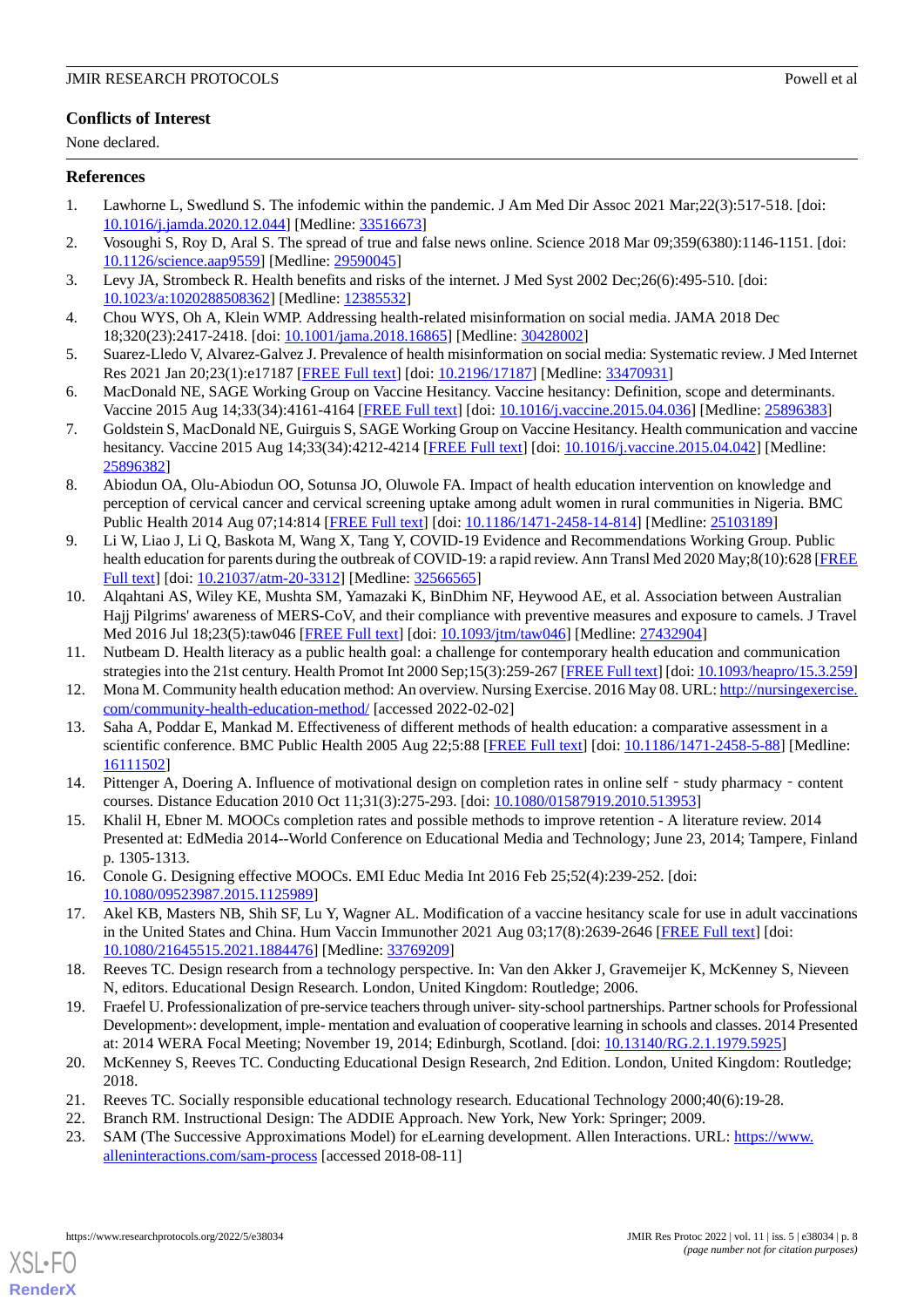- <span id="page-8-0"></span>24. Larson HJ, Jarrett C, Schulz WS, Chaudhuri M, Zhou Y, Dube E, SAGE Working Group on Vaccine Hesitancy. Measuring vaccine hesitancy: The development of a survey tool. Vaccine 2015 Aug 14;33(34):4165-4175 [[FREE Full text](https://linkinghub.elsevier.com/retrieve/pii/S0264-410X(15)00501-0)] [doi: [10.1016/j.vaccine.2015.04.037\]](http://dx.doi.org/10.1016/j.vaccine.2015.04.037) [Medline: [25896384\]](http://www.ncbi.nlm.nih.gov/entrez/query.fcgi?cmd=Retrieve&db=PubMed&list_uids=25896384&dopt=Abstract)
- <span id="page-8-2"></span><span id="page-8-1"></span>25. de Freitas MJ, da Silva MM. Systematic literature review about gamification in MOOCs. Open Learning: The Journal of Open, Distance and e-Learning 2020 Aug 11:1-23. [doi: [10.1080/02680513.2020.1798221\]](http://dx.doi.org/10.1080/02680513.2020.1798221)
- 26. Person B, Sy F, Holton K, Govert B, Liang A, National Center for Inectious Diseases/SARS Community Outreach Team. Fear and stigma: the epidemic within the SARS outbreak. Emerg Infect Dis 2004 Feb;10(2):358-363 [[FREE Full text](http://europepmc.org/abstract/MED/15030713)] [doi: [10.3201/eid1002.030750](http://dx.doi.org/10.3201/eid1002.030750)] [Medline: [15030713](http://www.ncbi.nlm.nih.gov/entrez/query.fcgi?cmd=Retrieve&db=PubMed&list_uids=15030713&dopt=Abstract)]
- <span id="page-8-4"></span><span id="page-8-3"></span>27. Social stigma associated with COVID-19. World Health Organization. URL: [https://www.who.int/docs/default-source/](https://www.who.int/docs/default-source/coronaviruse/covid19-stigma-guide.pdf) [coronaviruse/covid19-stigma-guide.pdf](https://www.who.int/docs/default-source/coronaviruse/covid19-stigma-guide.pdf) [accessed 2022-02-03]
- 28. Antonaci A, Klemke R, Lataster J, Kreijns K, Specht M. Gamification of MOOCs adopting social presence and sense of community to increase user's engagement: An experimental study. In: Transforming Learning with Meaningful Technologies. 2019 Presented at: 14th European Conference on Technology Enhanced Learning, EC-TEL 2019; September 16-19, 2019; Delft, The Netherlands p. 172-186. [doi: [10.1007/978-3-030-29736-7\\_13](http://dx.doi.org/10.1007/978-3-030-29736-7_13)]
- <span id="page-8-6"></span><span id="page-8-5"></span>29. Liu X, Magjuka RJ, Lee SH. An empirical examination of sense of community and its effect on students'satisfaction, perceived learning outcome, and learning engagement in online MBA courses. International Journal of Instructional Technology and Distance Learning 2006:1-12 [\[FREE Full text](https://www.itdl.org/Journal/Jul_06/article01.htm)]
- <span id="page-8-7"></span>30. Willging PA, Johnson SD. Factors that influence students' decision to dropout of online courses. Journal of Asynchronous Learning Networks 2009 Oct;13(3):115-127 [[FREE Full text](https://files.eric.ed.gov/fulltext/EJ862360.pdf)]
- <span id="page-8-8"></span>31. Weng C, Puspitasari D, Rathinasabapathi A, Kuo A. Reflective learning as an important key to the success of an online course. Behav Inf Technol 2021 Oct 15:1-17. [doi: [10.1080/0144929x.2021.1988145](http://dx.doi.org/10.1080/0144929x.2021.1988145)]
- <span id="page-8-9"></span>32. Dichev C, Dicheva D. Gamifying education: what is known, what is believed and what remains uncertain: a critical review. International Journal of Educational Technology in Higher Education 2017 Feb 20;14(1):1-36 [[FREE Full text](https://educationaltechnologyjournal.springeropen.com/articles/10.1186/s41239-017-0042-5)] [doi: [10.1186/s41239-017-0042-5\]](http://dx.doi.org/10.1186/s41239-017-0042-5)
- <span id="page-8-10"></span>33. Deci EL, Ryan RM. Self-determination theory. In: Van Lange PAM, Kruglanski AW, Higgins ET, editors. Handbook of Theories of Social Psychology: Volume 1. New York, New York, United States: SAGE Publications Ltd; 2012.
- <span id="page-8-12"></span><span id="page-8-11"></span>34. Staubitz T, Willems C, Hagedorn C, Meinel C. The gamification of a MOOC platform. 2017 Presented at: 2017 IEEE Global Engineering Education Conference (EDUCON); April 25-28, 2017; Athens, Greece. [doi: [10.1109/educon.2017.7942952\]](http://dx.doi.org/10.1109/educon.2017.7942952)
- 35. Niemiec CP, Ryan RM. Autonomy, competence, and relatedness in the classroom: Applying self-determination theory to educational practice. Theory Res Educ 2009 Jun 25;7(2):133-144. [doi: [10.1177/1477878509104318\]](http://dx.doi.org/10.1177/1477878509104318)
- 36. Stratton SJ. Quasi-experimental design (pre-test and post-test studies) in prehospital and disaster research. Prehosp Disaster Med 2019 Dec;34(6):573-574. [doi: [10.1017/S1049023X19005053\]](http://dx.doi.org/10.1017/S1049023X19005053) [Medline: [31767051\]](http://www.ncbi.nlm.nih.gov/entrez/query.fcgi?cmd=Retrieve&db=PubMed&list_uids=31767051&dopt=Abstract)

# **Abbreviations**

**aVHS:** Adult Vaccine Hesitancy Scale **DBR:** design-based research **ieHPE:** Institute for Excellence in Health Professions Education **MBRU:** Mohammed Bin Rashid University of Medicine and Health Sciences **MERS:** Middle East respiratory syndrome **MOOCs:** massive open online courses **SARS:** severe acute respiratory syndrome **SME:** subject matter experts

*Edited by T Leung; submitted 16.03.22; peer-reviewed by SF Tsao, M Lotto; comments to author 07.04.22; revised version received 15.04.22; accepted 22.04.22; published 30.05.22*

*Please cite as: Powell L, Nour R, Zidoun Y, Kaladhara S, Al Suwaidi H, Zary N A Web-Based Public Health Intervention for Addressing Vaccine Misinformation: Protocol for Analyzing Learner Engagement and Impacts on the Hesitancy to Vaccinate JMIR Res Protoc 2022;11(5):e38034 URL: <https://www.researchprotocols.org/2022/5/e38034> doi: [10.2196/38034](http://dx.doi.org/10.2196/38034) PMID: [35451967](http://www.ncbi.nlm.nih.gov/entrez/query.fcgi?cmd=Retrieve&db=PubMed&list_uids=35451967&dopt=Abstract)*